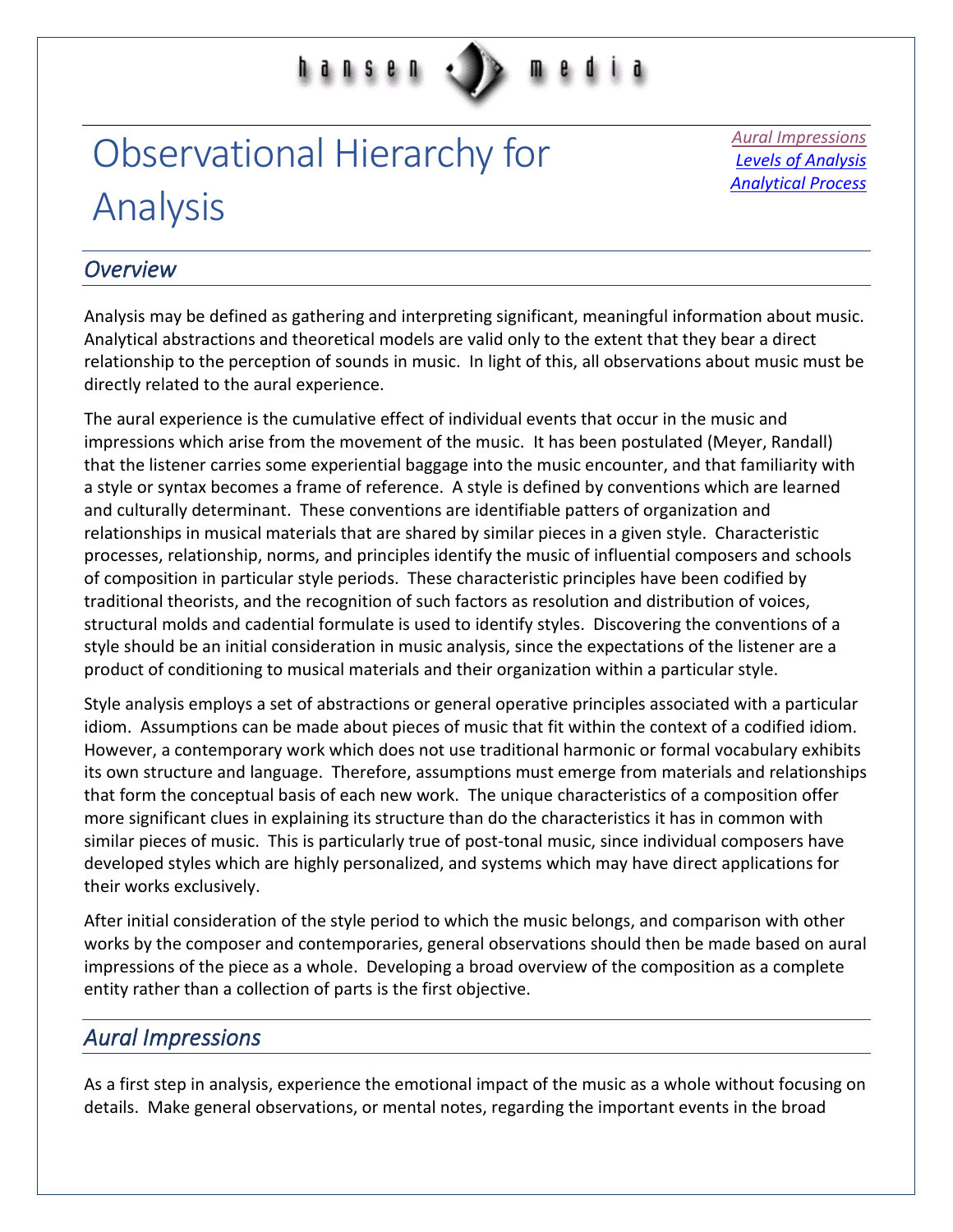dimensions of rhythm, pitch, texture, and shape. Principal gestures and the statements of thematic materials in each dimension are sensed in this process. In the dimension of rhythm, the duration of the work (brief vs. protracted) and the pace (forward movement vs. static inactivity) are immediately evident. Regarding pitch, the overall level of consonance or dissonance is a key factor, as are the primary vertical combinations and linear contours. In the dimension of sonic texture, note the source of the sounds (instrumentation) and density (layers). Contrasts in dynamics have a strong impact, as do unique tone colors and special effects. The most immediately identifiable aspect of shape is recurrence in any dimension. The articulation of large sections or events can be grasped aurally, and degrees of unity and variety create strong impressions. States of stability and unrest are highly noticeable, and smooth transitions between contrasting elements affect the differentiation in their perception.

Ideally, preconceptions and expectations should be minimized in experiencing the emotional impact in order to reduce the referential bias. The true structural basis of the music may be obscured if a listener imposes organizational constructs that are not inherent in the music. Processes and relationships should be deduced from the music itself. Some inductive reasoning provides insight and is a basic analytical tool; but if principles or concepts are not correctly induced, the structure of a work is rendered meaningless through efforts to force it to conform to a prescribed system. On the other hand, the inability to identify all of the processes and relationships in a piece of music is no reason not to stipulate as many as possible. To obtain greater understanding of how individual elements or subfactors in the music interact to produce the perceptible impact, levels may be addressed individually.

## <span id="page-1-0"></span>*Levels of Analysis*

Armed with general observations regarding features of a piece of music which have a strong impact and capture the listener's attention, specific inquiries can be made into the processes and relationships of subfactors which produce the dominant effects. Once identified, the principal gestures and thematic materials can be assessed in detail. These details exist of what might be referred to as the "micro" level. Pitch source, methods of vertical and linear pitch organization, specific elements of timbre and texture, and rhythmic motives are the subfactors of concern. The shape results from their interaction. Once a status has been established or stipulated, the frequency and degree of contrast, direction of movement, and means of development can be observed. The subfactors are intrinsically correlated and focusing on the separate individual qualities of subfactors without subsequently establishing their relationship to the whole is counterproductive. The following inquiries are designed to elicit observations on the micro level, to determine the building blocks. Their relationships are investigated at higher levels.

## Micro Level

The elements on this level are primitive and fundamental.

### **RHYTHM**

**Meter**: pulse and rate; additive or divisive; active or inactive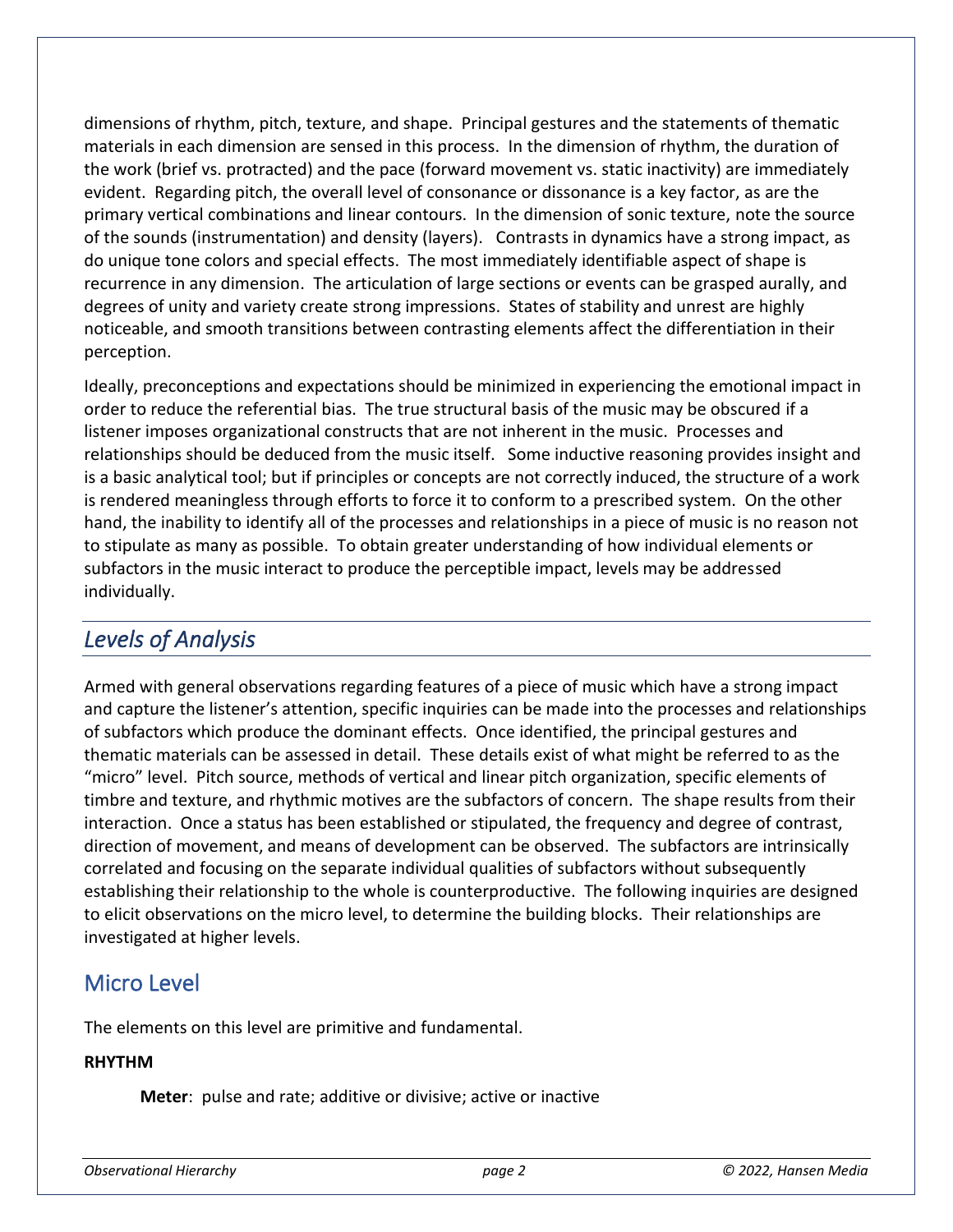**Accents**: placement of stress; symmetric or asymmetric; syncopation **Motives**: smallest basic figures or patterns on the surface **Non-metric**: proportional notation; static **Silence**: articulative interruption of sound; frequency

#### **PITCH**

**Source:** Scales, Modes, PC sets, 12-Tone Rows; interval content **Linear:**

> Profile: steps, leaps; direction of contour Motives: segments of rhythmically defined combinations Lines: well-defined or absent

#### Focal tones: emphasized by recurrence, elongation, stress, or dynamics

#### **Vertical:**

Sonorities: interval content, density, common structures Spacing: wide, clustered, or evenly distributed Consonance: dominated by perfect  $4<sup>th</sup>$  and  $5<sup>th</sup>$ ; 3<sup>rd</sup> and  $6<sup>th</sup>$ Dissonance: dominated by 2<sup>nd</sup>, 7<sup>th</sup>, and tritone

#### **SONIC TEXTURE**

**Sound source:** instruments, voices, or synthesis **Density of layers:** number of parts; weight **Spectral content:** register of concentration: high, low, or centered **Dynamics:** overall levels; terraced or tapered **Special effects:** complex envelopes or timbres; vibrato, microtones

#### **INTERRELATIONSHIPS**

Nominal correlation discerned between elements Motivic factors in rhythm and pitch Interval content in linear and vertical fields Spectral content factors in linear profile and vertical spacing

## Middle Level

Dimensions on this level include functions, groupings, and proportions.

#### **RHYTHM**

**Patterns**: extended or combined motives; broad accentual basis **Polyrhythms**: simultaneous patterns of varied accents **Rate of modulations**: harmonic, timbral, metric, spatial, combined **Durations**: length of spans

#### **PITCH**

**Functions:** symmetry, centricity, axial polarity, transposition levels **Linear**: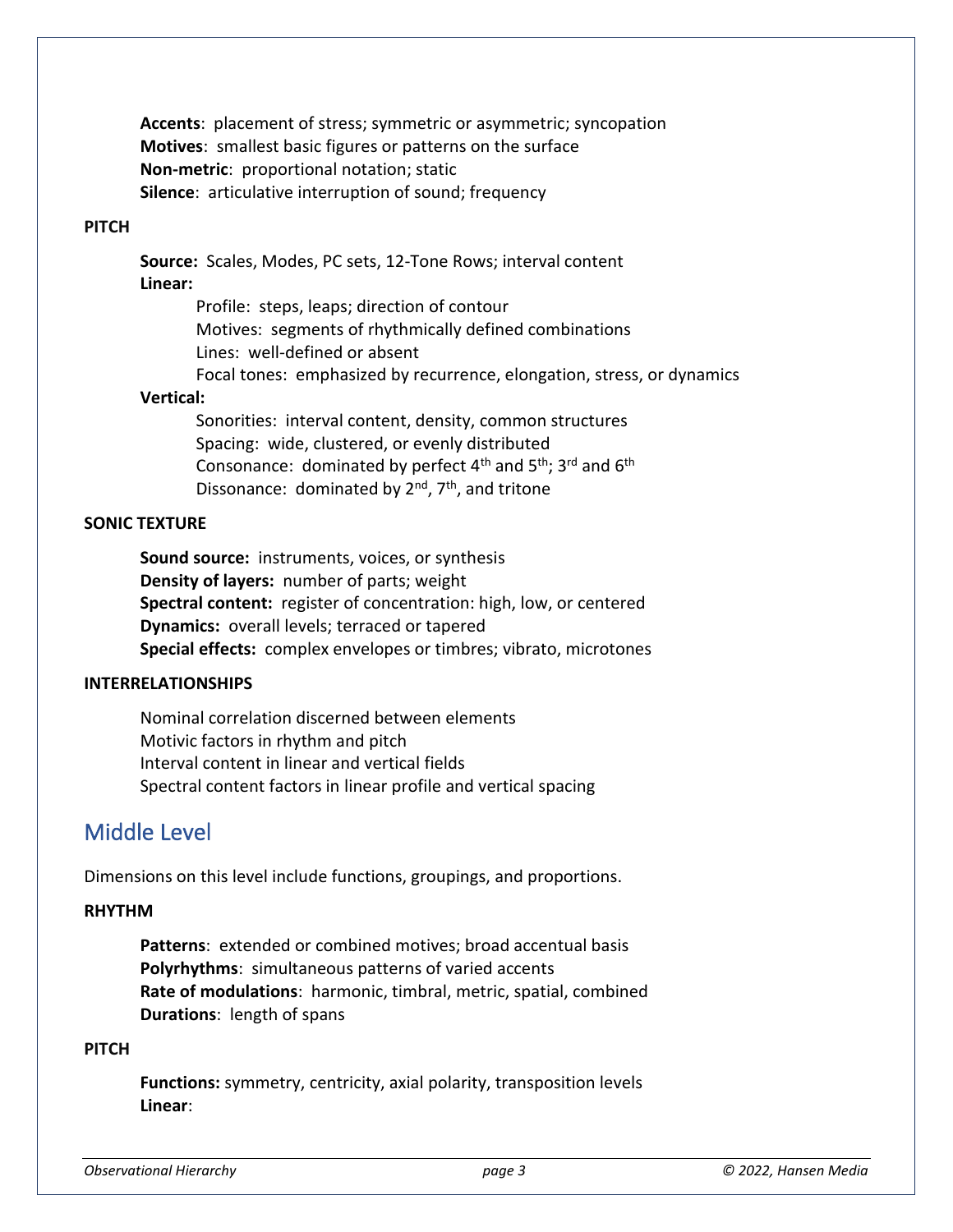Phrasing: grouping of motives; articulations Direction: arrival and closure; growth and resolution Tensions: convergence and separation; relationship to vertical sonorities

#### **Vertical**:

Progressions: direction dictated by increase or decrease of dissonance Levels of tension: functions of composure and tension Cadences: relaxation at points of articulation; return to tonal centers

#### **SONIC TEXTURE**

**Dynamics**: contrast between sections **Levels of activity**: figure-ground distribution **Combined tone colors**: mixture; foreground compared to background

#### **SHAPE**

**Structural functions**: may exist in any dimension

- O: original materials, principal themes, or gestures
- R: repetition (literal)
- D: development or variation
- N: new or contrasting material
- S: secondary materials, contrasting but not necessarily new
- T: transitional material
- I: introductory material
- K: closing, articulative functions

**Recurrence**: partial or total repetition in any dimension (determines recognition of shape) **Contrast**: balance of unity and variety; degrees of differentiation

#### **INTERRELATIONSHIPS**

#### **Strong interaction among elements, correlations identified:**

Rhythmic patterns and phrase groups in linear motion Rate of modulations and parameters which are involved Direction of lines and vertical progressions; cadences Levels of texture and linear/vertical reconciliation; contrast Structural functions dependent upon activity in any or all dimensions

## Macro Level

This level consists of a single dimension, the entire composition.

#### **RHYTHM**

**Duration**: relative length of large spas to the whole

#### **PITCH**